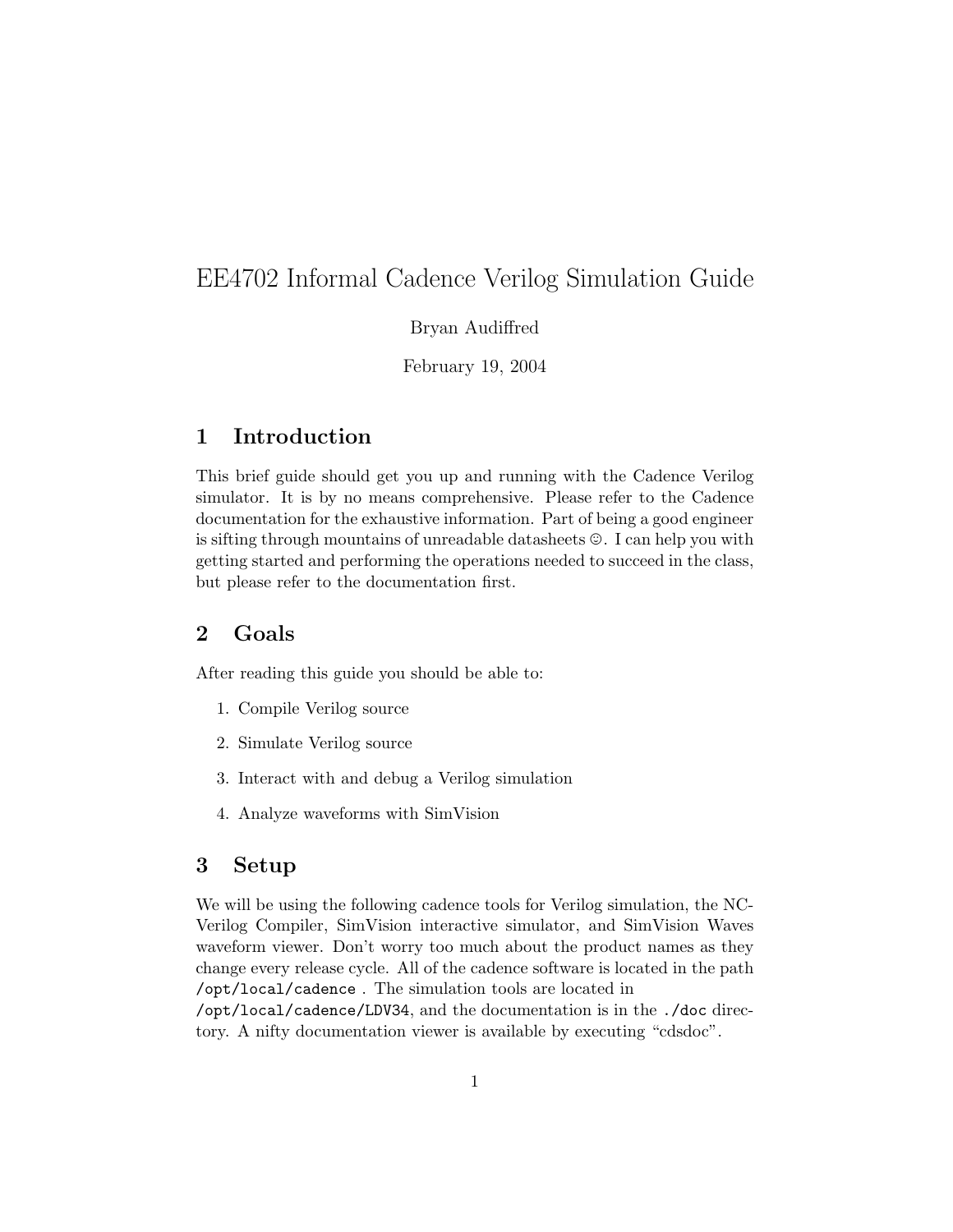All paths are now automatically set when you log on, so you should be able to execute all tools without trouble.

### 4 Creating Source Code

Verilog source is simply a text file. It goes without saying, but NC-Verilog will not read in formatted Microsoft Word documents. The standard text editor in the CDE dock will be dtpad. You may launch it from the dock or from the command line. Be aware that moving text documents from windows or mac may introduce undesired effects. You can use the dos2unix command if you would like to convert a windows text file to unix ASCII encoding. You may of course use any editor you wish, no doubt most of you will.

# 5 Compiling Source Code

We will be using NC-Verilog. It is Cadence's flagship HDL simulation product. The "NC" refers to native compiled, a technique used to greatly enhance simulation speed, a large concern of customers. As an example, we will compile the following inverter module, "myinv".

```
'timescale 1ns/100ps
```

```
module myinv();
 reg a;
 wire b;
assign b = \tilde{a};
 initial begin
   a=0;
   #10;
   $display("a=%d, b=%d",a,b);
   a=1;
   #10;
   $display("a=%d, b=%d",a,b);
 end
endmodule
```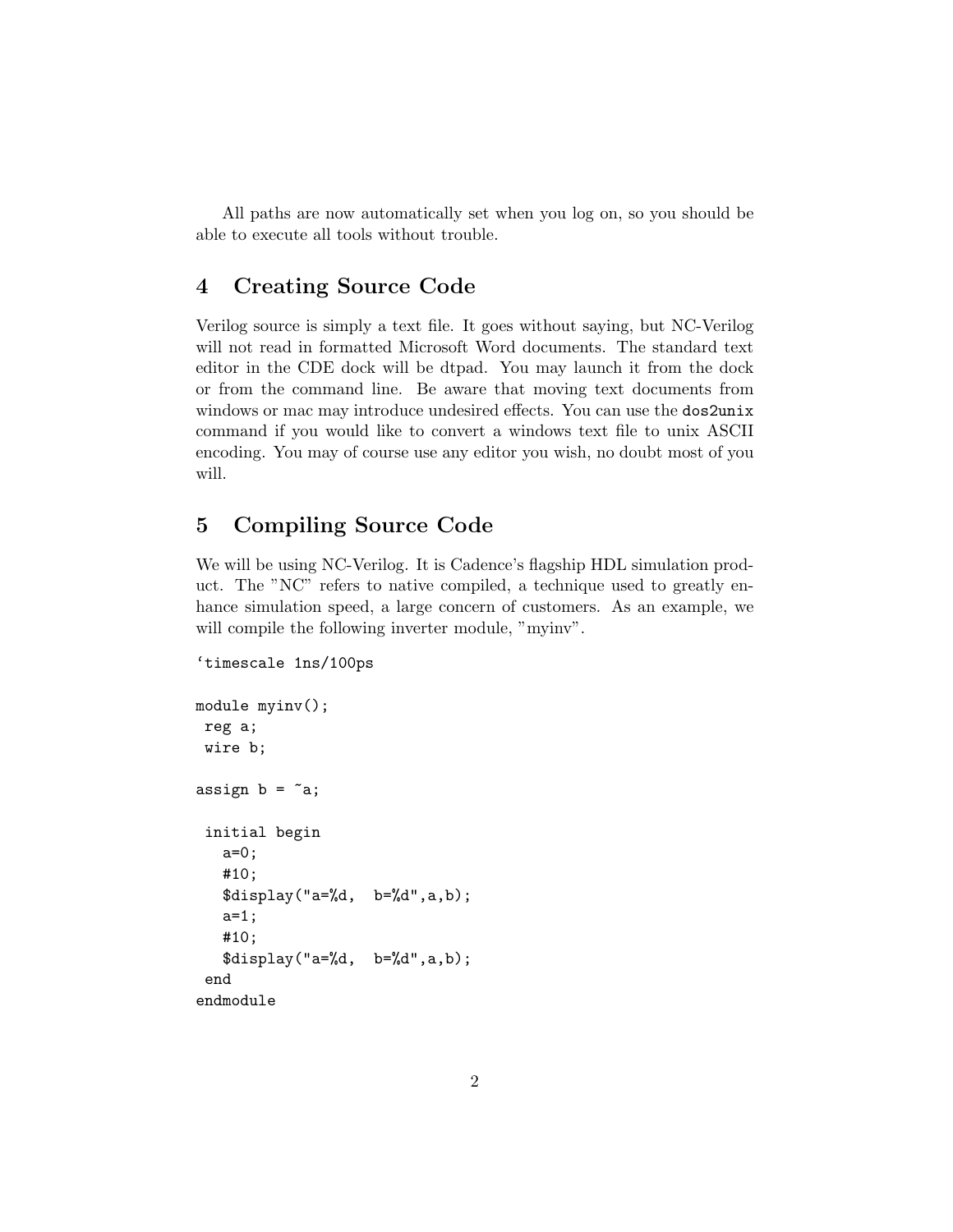You may compile the code with the command ncverilog myinv.v. The compiler (Verilog is really an interpreted language, but there's no point quibbling over semantics) will elaborate (interpret) the verilog then move onto a native compilation task that isn't very important to this guide. The ncverilog command actually calls three different commands in order. Please refer to the reference manual for all of the details. Your errors will occur in the elaboration stage. Since we have passed no command line arguments other than the file, a simulation will immediately run. This is obviously not the most useful way to debug a design. Also note that a myriad of files will be created in the current directory.

#### 5.1 The Command Line Simulation

To engage in an interactive command line simulation, invoke:

#### ncverilog -s +ncaccess+rwc <filename>

This will stop the simulator at time zero. The access flag allows you to read, write, and change values in the design. No access will speed up the simulation, but this will not be an issue for this class. There are useful commands you may use to debug the design from the command line. A few of them are:

- run  $\rightarrow$  "Wesely, engage." (How bad was that Star Trek reference?)
- run -step and run -next  $\rightarrow$  step one line over or into subroutines
- stop -time  $5 \rightarrow$  stop sim after 5 time units. also -show and -delete options
- describe  $\rightarrow$  list info about a signal
- force mySignal  $1 \rightarrow$  force mySignal to 1. opposite is release.
- reset  $\rightarrow$  reset simulation to zero

You may find help on any command with the command help.

#### 5.2 The Graphical Tools

Command line simulations are fine for short runs, but you will likely find the graphical environment more useful at first. Once you become a power user, you may revert back to manual commands, but you will find menus and buttons easier in the beginning. Predictably, the menus and buttons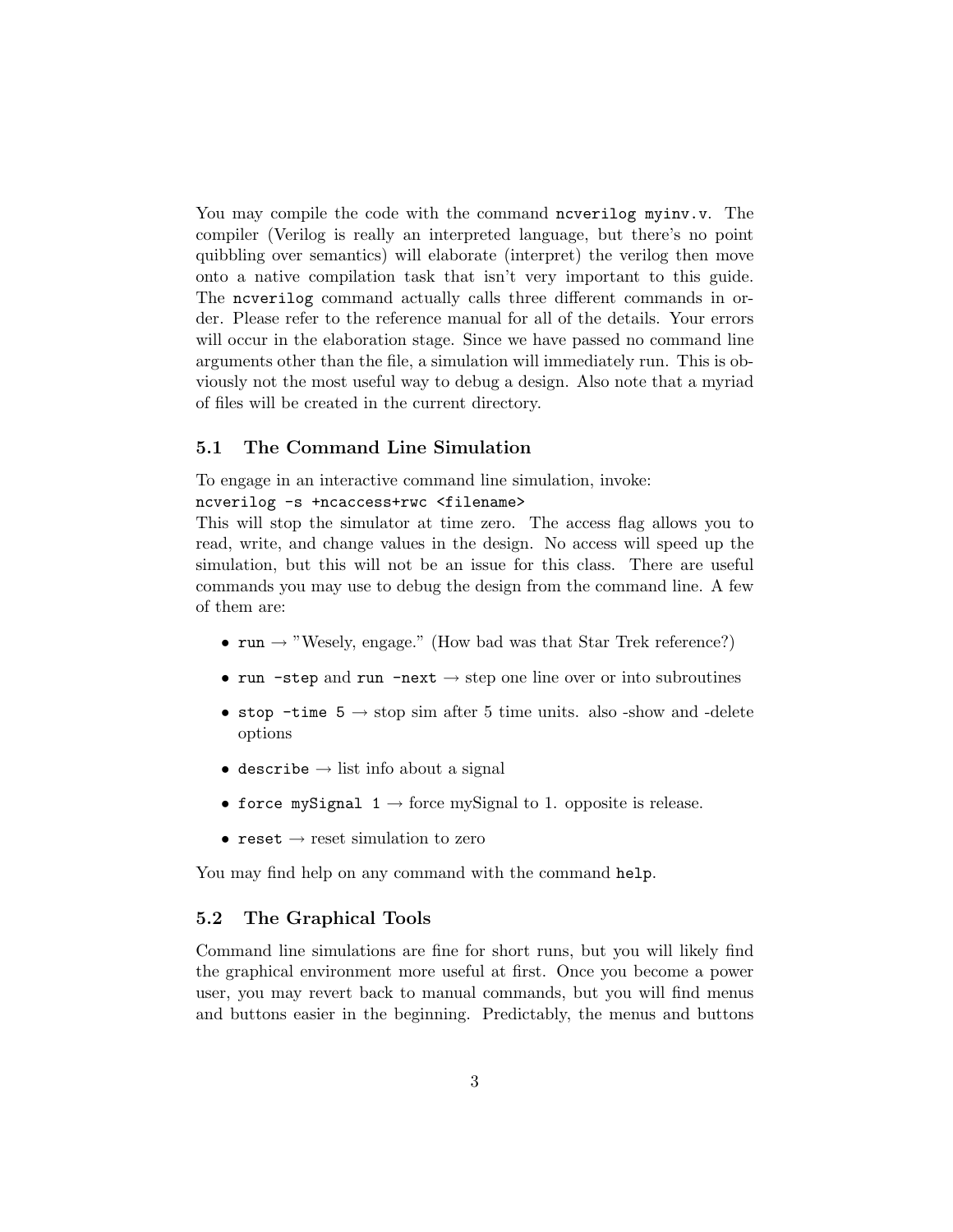execute commands in the program's TCL shell (you can see the commands). That is a good way to learn commands.

Invoke your simulation with the command: ncverilog +gui +ncaccess+rwc <filename>

This will bring up the GUI environment. There will be three primary windows, the "Cadence NC Verilog" window that has your code and command shell, the "Navigator" window that shows the hierarchy and signals in your design, and the wave window to add signals. The wave window might not be present at first.

Let us walk through a simple example:

1. Invoke the tool on our sample inverter (make a file first - myinv.v) with the command line:

ncverilog +gui +ncaccess+rwc myinv.v &

You should see a window with code and a command shell. We will call this the main window. Press the massive VCR play button, and you will get two lines of output as expected.

- 2. Now have a look at the navigator window. If it is not visible, select it from the main window's "Windows" menu. You will see the module, and it has two signals. These are the current values of the signal. Use the "Step Over" button in the main window to step through the code. Note the time values in the command shell. You will notice something like "Stepped to  $10 \text{ NS} + 1$ ". This means that you have gone through one evaluation cycle after 10 ns, Notice that  $b = a$  is not always true until time has advanced.
- 3. Now let us add some waves. Reset the simulation (menu or command line). Select both signals in the navigator and press the waveform viewer button. Simvision will start, and the signals "a" and "b" will be present. Press run and you will see a plot of the waveforms. I will leave the buttons up to you, but one useful one is the magnifying glass with the equals sign. It automatically zooms to fit the entire wave.

Despite the view of your code in the main window, it is only a cruel trick. You may not edit the source. There is an edit option from the file menu. The default editor is vi. You may change this in the options menu. Perhaps you would prefer dtpad, so enter "dtpad %F" for the editor command. After editing, you must perform the seemingly unnecessary step of reinvoking your simulation from the file menu.